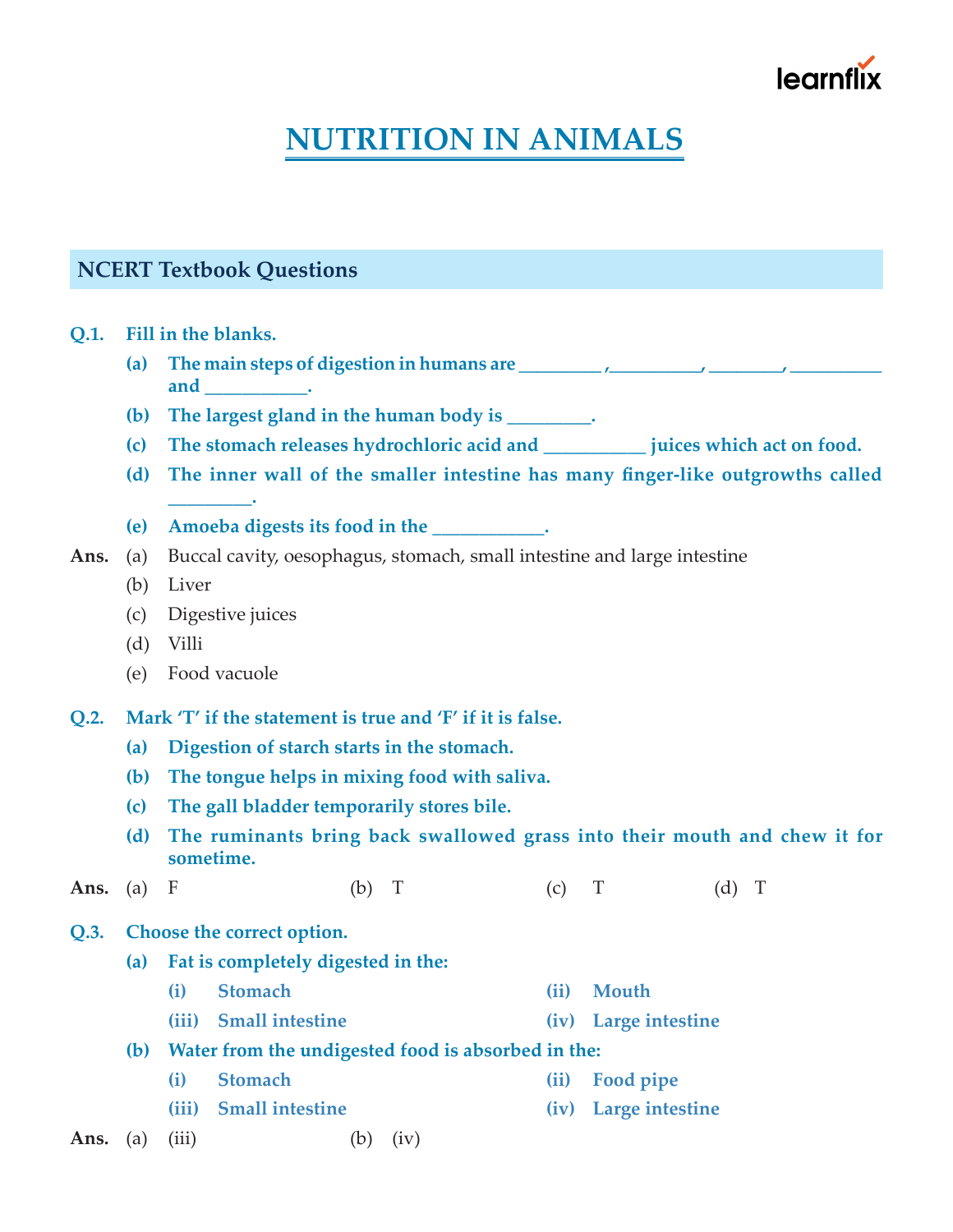#### **Q.4. Match the terms of column I with those given in the column II.**

|      |            | Column I               |   |     | <b>Column II</b>                |
|------|------------|------------------------|---|-----|---------------------------------|
|      |            | <b>Food Components</b> |   |     | <b>Products of Digestion</b>    |
|      |            | (A) Carbohydrates      |   | (D) | <b>Fatty acids and glycerol</b> |
|      | <b>(B)</b> | <b>Proteins</b>        |   | (a) | Sugar                           |
|      | (C)        | <b>Fats</b>            |   | (r) | Amino acids                     |
| Ans. | $(A)$ q    |                        | r |     | D                               |

#### **Q.5 What are villi? What is their location and function?**

**Ans.** The inner wall of the small intestine has thousands finger-like outgrowths called villi. These are found in small intestine. The villi increase the surface area for absorption of food.

#### **Q.6 Where is the bile produced? Which component of the food does it digest?**

- **Ans.** Bile is produced in liver and is stored in a sac called the gall bladder. It helps in the digestion of fats.
- **Q.7 Name the type of carbohydrates that can be digested by ruminants but not by humans. Give the reasons also.**
- **Ans.** Cellulose is the carbohydrate that can be digested by ruminants. Ruminants have large sac like structure between the small intestine and large intestine. The cellulose of the food is digested by the action of certain bacteria which are not present in human beings.

#### **Q.8 Why do we get instant energy from glucose?**

**Ans.** We get instant energy from glucose because it easily breaks down in the cell with the help of oxygen. This provides instant energy to an organism. Glucose does not need digestion, it is directly absorbed into the blood.

#### **Q.9 Which part of the digestive canal is involved in:**

- **(i) Absorption of food \_\_\_\_\_\_\_\_\_\_.**
- **(ii) Chewing of food \_\_\_\_\_\_\_\_\_\_.**
- **(iii) Killing of bacteria \_\_\_\_\_\_\_\_\_.**
- **(iv) Complete digestion of food \_\_\_\_\_\_\_\_\_\_\_.**
- **(v) Formation of faeces \_\_\_\_\_\_\_\_\_\_\_\_.**

#### **Ans.** (i) Small intestine

- (ii) Mouth
- (iii) Stomach
- (iv) Small intestine
- (v) Large intestine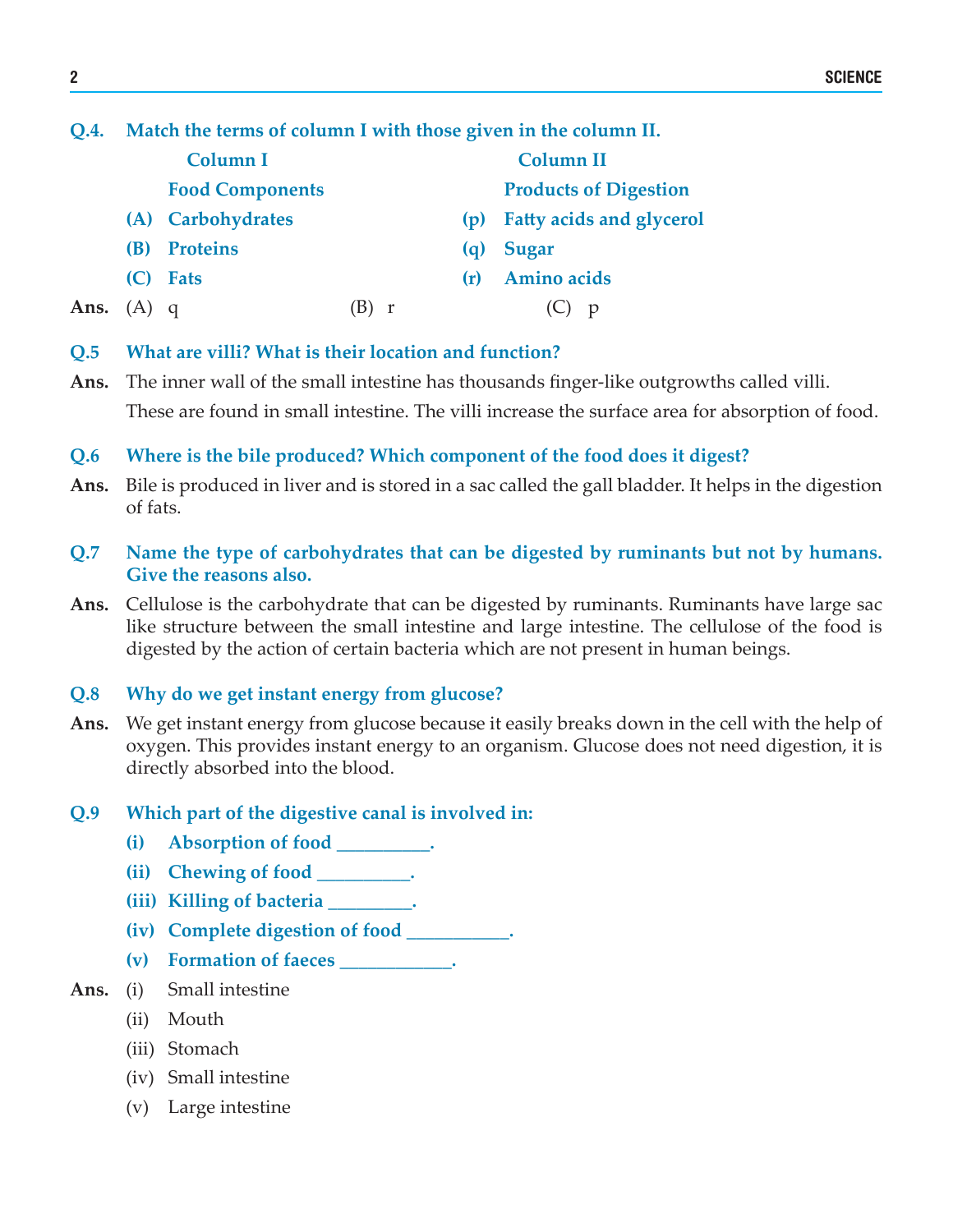#### SCIENCE 3

#### **Q.10 Write one similarity and one difference between the nutrition in amoeba and human beings.**

**Ans. Similarity:** During the digestion of food, in amoeba digestive juices are secreted into the food vacuole. They act on the food and break it into simpler substances. In human beings, the inner walls of stomach and the small intestine also secrete the digestive juices. The digestive juices convert complex substances of food to simpler ones.

**Difference:** Amoeba feeds on microscopic organisms. When it senses food, it pushes out pseudopodia around the food particle. The food is trapped in a food vacuole. Human beings intake food through their mouth. The food is digested as food travels through the various organs.

#### **Q.11 Match the items of column I with suitable items of column II.**

**(a) Salivary gland (i) Bile juice secretion**

**Column I Column II**

- **(b) Stomach (ii) Storage of undigested food (c) Liver (iii) Saliva secretion (d) Rectum (iv) Acid release (e) Small intestine (v) Digestion is completed**
	-
	- **(f) Large intestine (vi) Absorption of water (vii) Release of faeces**
- **Ans.** (a) (iii) (b) (iv) (c) (i) (d) (ii), (vii) (e) (v) (f) (vi)
- **Q.12 Label figure of the digestive system.**